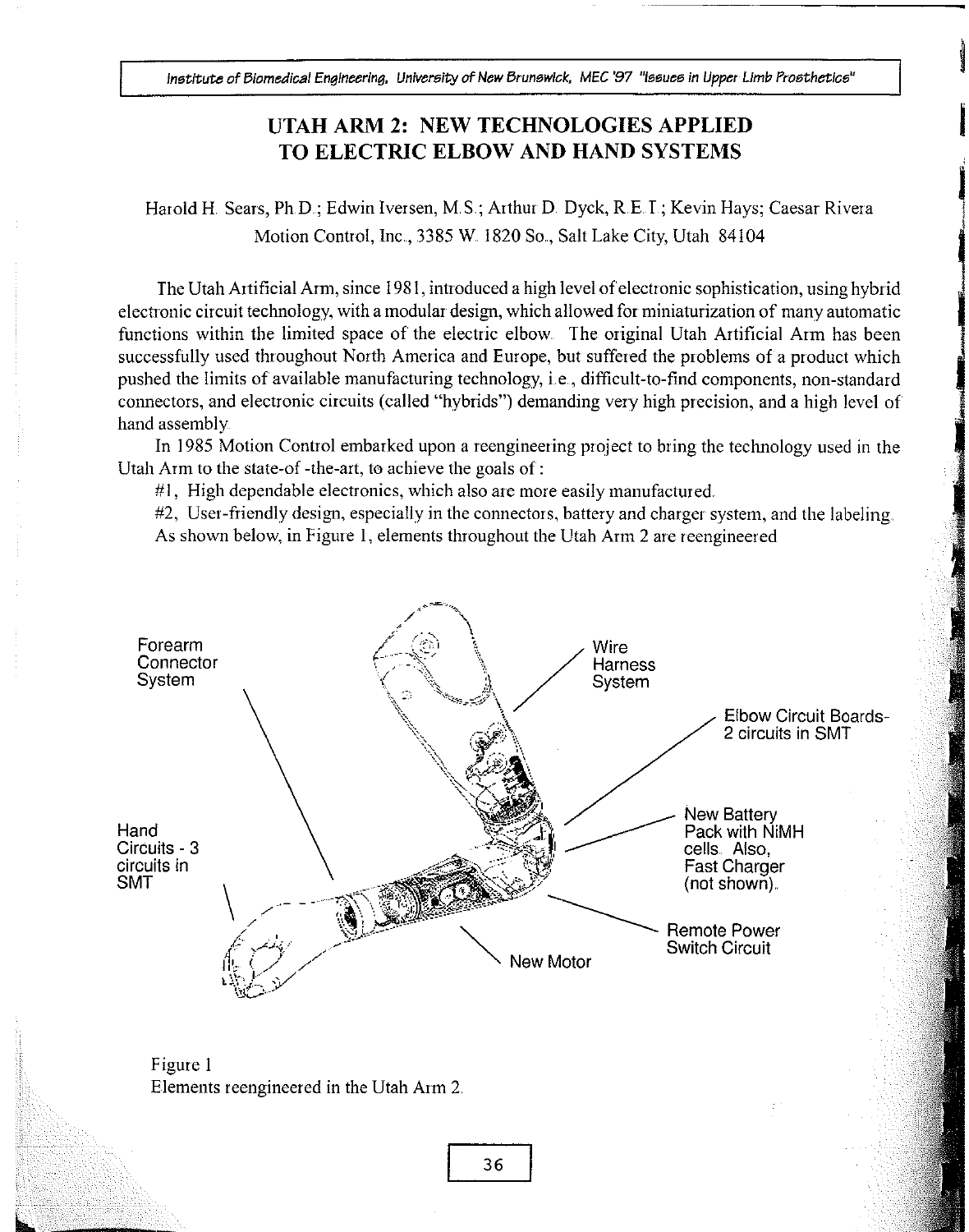Specifically, the areas of change include:

New Circuit Board Technology

Nine circuits in the Arm are reengineered in Surface Mount Technology (SMT), a modern, very widely used method for circuit board manufacturing. Its features are a very high level of dependability, ease of manufacturability, and availability of the basic electronic components

New Conector Systems

State of the Art components available from modern connector manufacturers have been used wherever possible., Micro-D-subminiatare (MDM) connectors are now widely used in the computer industry, especially where small size and high dependability are important, which are of high priority in prosthetics as well. For instance, one of the new MDM connectors used in Utah Arm 2 has a connector density of 21 pins in 0 16 sq in of surface area, four times the density of connectors, and with the dependability of a MIL-S TD connector (approved for military applications).

Connections to the Humeral Section of the Utah Arm 2 are now utilizing the 21 pin MDM connector, which connects to either a 5-wire, 3-wire, or 1-wire harness, depending upon the prosthetist's need for control options, and the space available in the socket.

Internal connections within the Utah Arm have always been made via a Flexible Circuit, which makes approximately 100 connections between Elbow Circuits, Hand Circuit, and Elbow Drive. Although the Flexible Circuit system is still substantially the same, with new connectors and routing design, 40 solder connections have now been replaced with pre-installed connectors, which are more dependable and easier. to manufacture.

Connections in the Forearm Section, linking the Hand Control Circuit to the Terminal DeVice, Wrist, and Servo Sensors (if installed), are now made via a 9-pin MDM connector, which self-aligns in the Forearm Cover, eliminating several loose, dangling wires, formerly necessary in the original Utah Arm, A unique Ring Mechanism is installed in the Forearm Cover, which precisely locates the distal connector so it selfaligns whenever the Cover is installed Only one connector is now necessary, for all necessary forearm connector s





The Forearm Section connection system, featuring a self-aligning 9-pin MDM connector, linking the Utah Arm 2 with all Hand, Wrist, and Servo sensors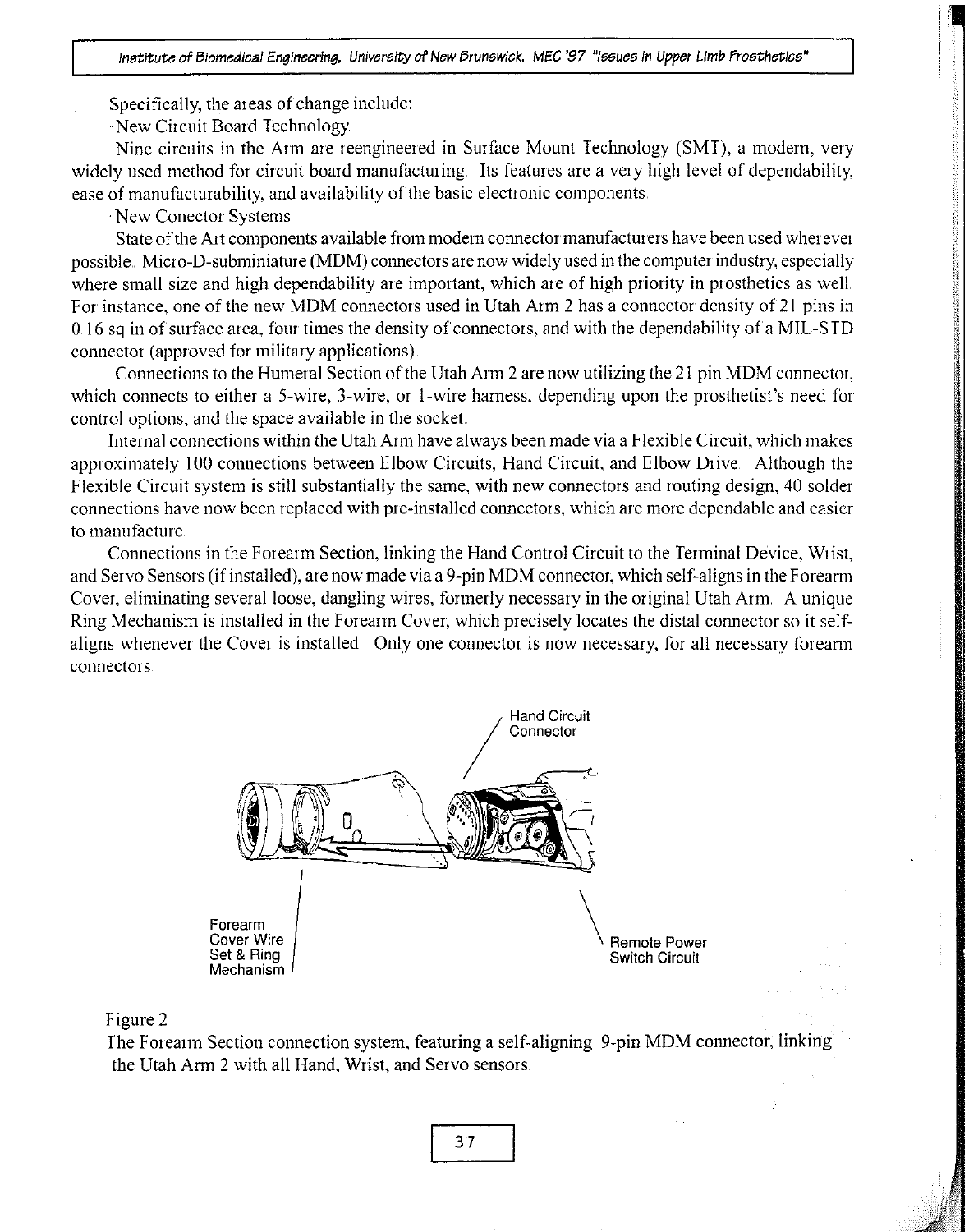institute of Biomedical Engineering. University of New Brunswick, MEC '97 "Issues in Upper Limb Prosthetics"





Remote Power Switch capability is introduced in the Utah Arm 2 also. As shown in Figure 2, a builtin circuit is installed in the Forearm, which can be enabled with a simple DIP switch. Once enabled, a switch or even a simple electrode, can be connected to the Humeral Section, which will cycle the power ON or OFF, when touched for three seconds

A new high-temperature motor will also be implemented, in the second phase of the Utah Aim 2 introduction, later in 1997 Laboratory testing, and field trials, have shown the new motor to last many times longer than the original motor, under the same conditions

A new nickel-metal-hydride (NiMH) cell will be implemented in the Utah Arm 2 battery pack, also in the second phase Along with the elimination of the "memory effect" of earlier NiCad cells, the NiMH technology will increase battery capacity by 50% (increasing from 600 ma. hr to 900 ma, hr) allowing Utah Arm wearers to use one battery for as long as several days of regular use

A new microprocessor-controlled battery charger will allow fast-charge of the new NiMH battery pack in approximately two hours. The new charger will be useable with an automobile charging adaptor, i.e., a "cigarette lighter" plug-in. All previously-manufactured Utah Arm battery packs will be chargeable. with the new charger, as well.